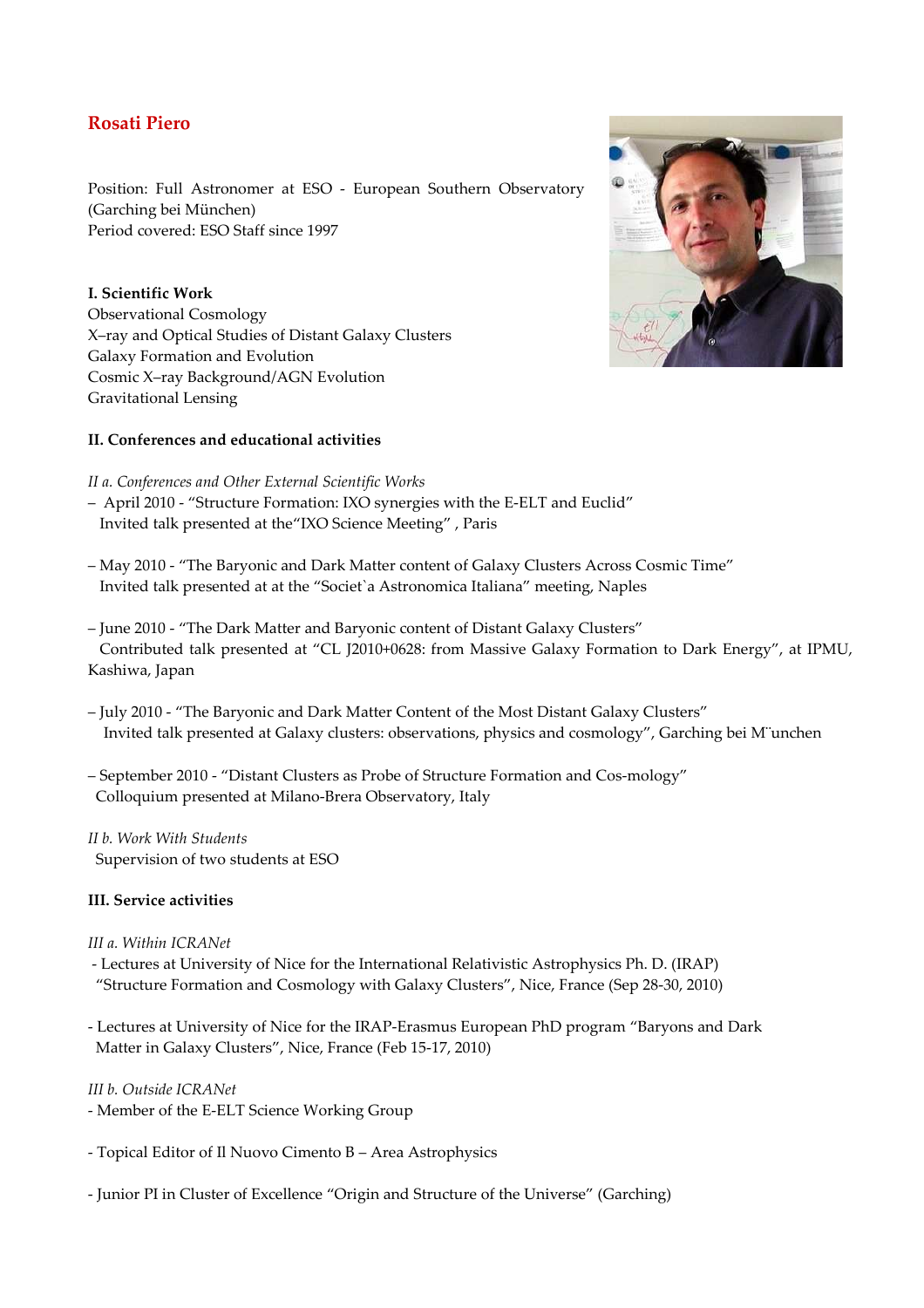#### **IV. Other**

PI of ESO Large Programme: Dark Matter Mass Distributions of Hubble Treasury Clusters and the Foundations of ΛCDM Structure Formation Models

#### **2010 List of Publications**

Publications in 2010: refereed and accepted

K.K. Nilsson, O. Moller-Nilsson, P. Rosati, M. Lombardi, M. Kuemmel, H. Kuntschner, J.R. Walsh, R.A.E. Fosbury 2010 Stellar properties of z ~1 Lyman-break galaxies from ACS slitless grism spectra, A&A, in press (arXiv:1009.1619)

R. Demarco, R. Gobat, P. Rosati, C. Lidman, A. Rettura et al. 2010 Star Formation Histories in a Cluster Environment at z~0.84, ApJ, in press (arXiv:1009.3986)

V. Strazzullo, P.Rosati, M. Pannella, R. Gobat, J.S. Santos, et al. 2010 Cluster galaxies in XMMU J2235-2557: galaxy population properties in most massive environments at z=1.4, A&A, in press (arXiv:1009.1423)

J.D. Silverman, V. Mainieri, M. Salvato, G. Hasinger, J. Bergeron, P. Capak, G. Szokoly, A. Finoguenov, R. Gilli, Rosati et al. 2010 The Extended Chandra Deep Field-South Survey: Optical spectroscopy of faint X-ray sources with the VLT and Keck, ApJS, in press (arXiv:1009.1923)

Fassbender R. et al. (19 coauthors including P. Rosati) 2010 A panchromatic view of the galaxy cluster XMMU J1230.3+1339 at z = 0.975 - Observing the assembly of a massive system, A&A, in press (arXiv:1009.0264)

Vanzella E. et al. (16 coauthors including P. Rosati) 2010 The Great Observatories Origins Deep Survey: Constraints on the Lyman Contin-uum Escape Fraction Distribution of Lyman-Break Galaxies at  $3.4 < z < 4.5$ , ApJ, in press (arXiv:1009.1140)

B. Sartoris, S. Borgani, C. Fedeli, S. Matarrese, L. Moscardini, P. Rosati, J. Weller 2010 The potential of X-ray cluster surveys to constrain primordial non-Gaussianity, MNRAS, 407, 2339

Wang, Y. et al. (16 coauthors including P. Rosati) 2010 Designing a space-based galaxy redshift survey to probe dark energy, MNRAS, in press (arXiv:1006.3517)

Schwope, A.D. et al. (25 coauthors including P. Rosati) 2010 XMMU J100750.5+125818: a strong lensing cluster at z = 1.082, A&A, 513, 20

Vanzella, E. et al. (11 coauthors including P. Rosati) 2010 The unusual N IV]-emitter galaxy GDS J033218.92 275302.7: star formation or AGN-driven winds from a massive galaxy at  $z = 5.6$ , A&A, 513, 20

I. Balestra, V. Mainieri, P. Popesso, M. Dickinson, M. Nonino, P. Rosati, M. Dick-inson, B. Vandame et al. 2010 The Great Observatories Origins Deep Survey - VLT/ISAAC Near-Infrared Imaging of the GOODS-South Field, A&A, 511, 50

J. Retzlaff, P. Rosati, M. Dickinson, B. Vandame et al. 2010 The Great Observatories Origins Deep Survey - VLT/ISAAC Near-Infrared Imaging of the GOODS-South Field, A&A, 511, 50

 M. Chiaberge, A. Capetti, F.D. Macchetto, P. Rosati, P. Tozzi, G.R. Tremblay 2010 Three Candidate Clusters of Galaxies at Redshift 1.8: The "Missing Link" Between Protoclusters and Local Clusters, ApJ, 710, L107